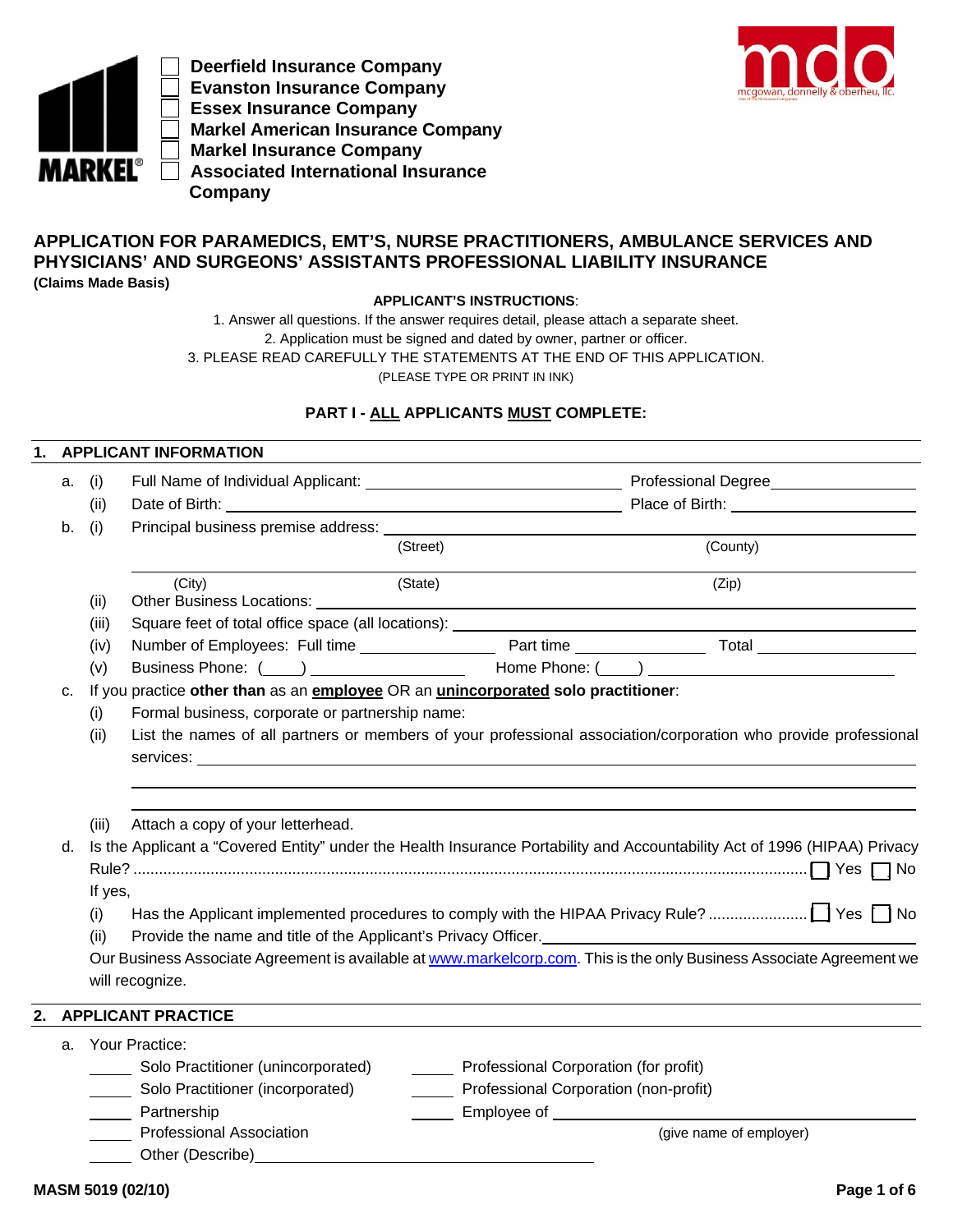|                                    | If NONE, please attach an explanation.                                |                                      |                                                                                                                  |                                                |                                                                                                                             |               |
|------------------------------------|-----------------------------------------------------------------------|--------------------------------------|------------------------------------------------------------------------------------------------------------------|------------------------------------------------|-----------------------------------------------------------------------------------------------------------------------------|---------------|
|                                    |                                                                       |                                      |                                                                                                                  |                                                |                                                                                                                             |               |
| c.                                 |                                                                       |                                      | Please indicate your professional specialty (CHECK ONE):                                                         |                                                |                                                                                                                             |               |
|                                    | Ambulance Service<br><b>Emergency Medical Technician</b>              |                                      | <b>I</b> Nurse Practitioner<br>Paramedic                                                                         |                                                | Surgeon's Assistant<br>Other (specify) _________________                                                                    |               |
|                                    | □ Nurse Anesthetist                                                   |                                      | <b>Physician's Assistant</b>                                                                                     |                                                |                                                                                                                             |               |
|                                    |                                                                       |                                      | d. Please give the approximate percentages of time spent in the following work locations:                        |                                                |                                                                                                                             |               |
|                                    | % Administrative Office<br>% Ambulance                                |                                      | % Laboratory                                                                                                     | % Operating Room                               | % Hospital Ward (specify)                                                                                                   |               |
|                                    | % Classroom                                                           |                                      |                                                                                                                  | % Outpatient Clinic                            | % Professional Office (specify                                                                                              |               |
|                                    |                                                                       | % Emergency Dept. of Hospital        | % Laboratory                                                                                                     |                                                | profession)                                                                                                                 |               |
|                                    | % Nursing Home                                                        |                                      |                                                                                                                  | % Patient's Home                               | % Other (specify)                                                                                                           |               |
| е.                                 |                                                                       |                                      | Please indicate the approximate division of your patients or clients among:                                      |                                                |                                                                                                                             |               |
|                                    | Hemodialysis                                                          | $\%$                                 | Psychiatric                                                                                                      | $\%$                                           | <b>Bariatrics</b>                                                                                                           | %             |
|                                    | <b>Holistic Medicine</b>                                              | %                                    | Drug Addicts _______%                                                                                            |                                                | <b>Physical Rehabilitation</b>                                                                                              | %             |
|                                    | Surgical                                                              | %                                    | Alcoholics                                                                                                       | $\%$                                           | <b>Disability Evaluation</b>                                                                                                | $\frac{0}{0}$ |
|                                    | <b>Stress Testing</b>                                                 | $\%$                                 | Obstetrical                                                                                                      | %                                              | Research or Experimental                                                                                                    | %             |
|                                    | Communicable                                                          | $\frac{0}{0}$<br>$\%$                | Dental                                                                                                           | $\%$                                           |                                                                                                                             | %             |
|                                    | <b>Family Planning</b>                                                |                                      | Pediatric                                                                                                        | %                                              |                                                                                                                             | %<br>100%     |
|                                    | <b>Nurse Anesthetists</b><br><b>Nurse Practitioners</b><br>Paramedics | <b>Emergency Medical Technicians</b> |                                                                                                                  | Physicians' Assistants<br>Surgeons' Assistants |                                                                                                                             |               |
|                                    | If no, please attach an explanation.                                  |                                      |                                                                                                                  |                                                | Are all of the above individuals licensed in accordance with applicable state and federal regulations? $\Box$ Yes $\Box$ No |               |
|                                    | <b>Source</b>                                                         |                                      | Please indicate the sources and amounts of actual and projected total revenue:<br><b>Amount This Fiscal Year</b> |                                                | <b>Amount Next Fiscal Year</b>                                                                                              |               |
| (i)                                | <b>Charitable Contributions:</b>                                      |                                      | \$                                                                                                               |                                                | \$                                                                                                                          |               |
| (ii)                               | <b>Government Funding:</b>                                            |                                      | $\frac{1}{2}$                                                                                                    |                                                | \$                                                                                                                          |               |
| (iii)                              | Fee for Service:                                                      |                                      | \$.                                                                                                              |                                                | ደ                                                                                                                           |               |
| (iv)                               |                                                                       |                                      | $\frac{1}{2}$                                                                                                    |                                                | <u> 1989 - Johann Barn, amerikansk politiker (</u>                                                                          |               |
|                                    |                                                                       | <b>TOTAL GROSS REVENUE:</b>          | \$                                                                                                               |                                                |                                                                                                                             |               |
|                                    |                                                                       |                                      | (NOTE: "Patient encounters" refers to the number of visits -- not the number of patients.                        |                                                | Number of patient encounters last 12 months _______ and/or patient tests carried out ______.                                |               |
|                                    |                                                                       |                                      |                                                                                                                  |                                                | Number of estimated patient encounters next 12 months ______ and/or patient tests carried out _____.                        |               |
|                                    |                                                                       |                                      | (NOTE: "Patient encounters" refers to the number of visits -- not the number of patients.)                       |                                                |                                                                                                                             |               |
|                                    |                                                                       |                                      | APPLICANT HISTORY (ATTACH DETAILED EXPLANATION FOR ANY "YES" ANSWERS)                                            |                                                |                                                                                                                             |               |
|                                    | Have you or any of your employees:                                    |                                      |                                                                                                                  |                                                |                                                                                                                             |               |
| (i)                                |                                                                       |                                      | Ever been the subject of disciplinary or investigatory proceedings or reprimand by an                            |                                                |                                                                                                                             |               |
| g.<br>h.<br>i.<br>j.<br>a.<br>(ii) |                                                                       |                                      |                                                                                                                  |                                                | Ever been convicted for an act committed in violation of any law or ordinance other than                                    |               |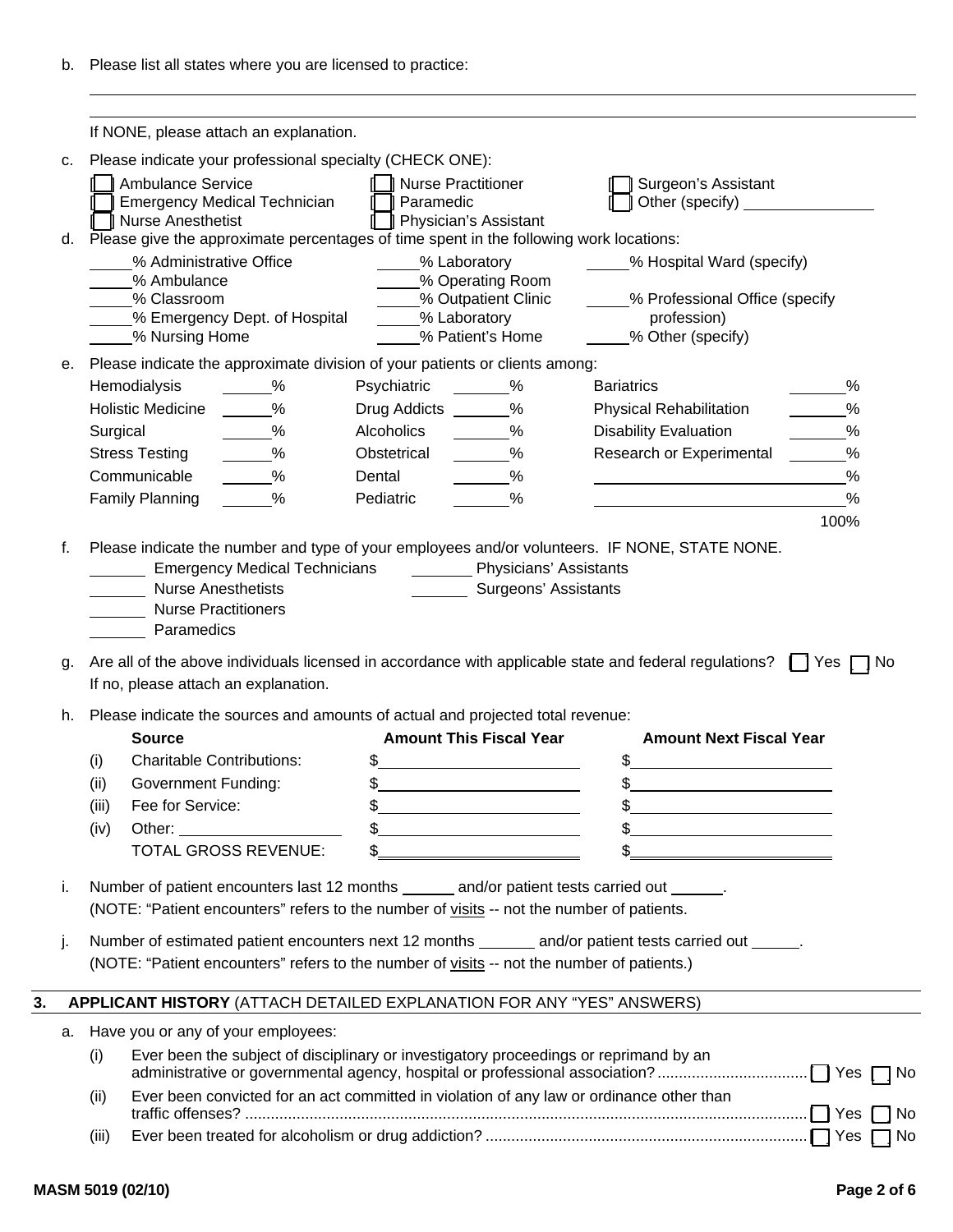|    |                                                                                                                 | (iv)<br>(v)                                                                                                      |                           |                                                     |                                                                    |                                                                        | Ever had any state professional license or license to prescribe or dispense narcotics<br>refused, suspended, revoked, renewal refused or accepted only on special terms or<br>Ever had any insurance company or Lloyd's cancel, decline, refuse to renew or accept |                                                                                                                                                                                                                                                              |  |                                               | No                        |                                       |  |
|----|-----------------------------------------------------------------------------------------------------------------|------------------------------------------------------------------------------------------------------------------|---------------------------|-----------------------------------------------------|--------------------------------------------------------------------|------------------------------------------------------------------------|--------------------------------------------------------------------------------------------------------------------------------------------------------------------------------------------------------------------------------------------------------------------|--------------------------------------------------------------------------------------------------------------------------------------------------------------------------------------------------------------------------------------------------------------|--|-----------------------------------------------|---------------------------|---------------------------------------|--|
|    | b.                                                                                                              | Please list prior professional liability insurance carried for each of the past four years. IF NONE, STATE NONE. |                           |                                                     |                                                                    |                                                                        | <b>Inception Exp.</b>                                                                                                                                                                                                                                              |                                                                                                                                                                                                                                                              |  | <b>Expiration</b><br><b>Was this a Claims</b> |                           |                                       |  |
|    |                                                                                                                 |                                                                                                                  | <b>Insurance Carrier</b>  | <b>Policy</b>                                       | <b>Limits of</b><br><b>Number Liability</b>                        | <b>Deductible</b><br>(if any)                                          | Premium                                                                                                                                                                                                                                                            | Mo./Day/Yr.<br><u> 1999 - Johann Harry Harry Harry Harry Harry Harry Harry Harry Harry Harry Harry Harry Harry Harry Harry Harry</u><br><u> 1989 - Jan Salaman Santa Santa Barat da Santa Santa Barat da Santa Barat da Santa Barat da Santa Barat da Sa</u> |  | Mo./Day/Yr.                                   | <b>Yes</b><br>I I         | <b>Made Policy Form?</b><br><b>No</b> |  |
|    |                                                                                                                 |                                                                                                                  |                           |                                                     |                                                                    |                                                                        |                                                                                                                                                                                                                                                                    | c. If prior professional liability insurance was on a claims made basis, please indicate the retroactive exclusion date of                                                                                                                                   |  |                                               |                           |                                       |  |
|    |                                                                                                                 |                                                                                                                  |                           |                                                     |                                                                    |                                                                        |                                                                                                                                                                                                                                                                    | d. Does the Applicant currently participate in or plan to participate in a state patient compensation fund,<br>health care stabilization fund or other governmentally established malpractice liability funding                                              |  |                                               |                           |                                       |  |
|    |                                                                                                                 | <b>PERSONNEL</b>                                                                                                 |                           |                                                     |                                                                    |                                                                        |                                                                                                                                                                                                                                                                    |                                                                                                                                                                                                                                                              |  |                                               |                           |                                       |  |
|    |                                                                                                                 |                                                                                                                  | STATE NONE.<br>Paramedics | <b>Nurse Anesthetists</b><br>Nurse Practitioners    | <b>Emergency Medical Technicians</b>                               |                                                                        |                                                                                                                                                                                                                                                                    | a. Please list the number and type of independent contractors who provide professional services on your behalf. IF NONE,<br><b>National Physicians' Assistants</b><br>Surgeons' Assistants                                                                   |  |                                               |                           |                                       |  |
|    | b.<br>detailed explanation of responsibilities and relationships to the entity which employs these individuals. |                                                                                                                  |                           |                                                     |                                                                    |                                                                        |                                                                                                                                                                                                                                                                    |                                                                                                                                                                                                                                                              |  |                                               |                           |                                       |  |
|    | C.                                                                                                              |                                                                                                                  |                           | Number Type of Profession                           |                                                                    | Please indicate by profession the number of individuals you supervise: |                                                                                                                                                                                                                                                                    | Number Type of Profession                                                                                                                                                                                                                                    |  | <b>Number</b>                                 | <b>Type of Profession</b> |                                       |  |
|    |                                                                                                                 |                                                                                                                  |                           | Laboratory Technicians<br><b>Nurse Anesthetists</b> | <b>Emergency Medical Technicians</b><br>Nurses, Licensed Practical |                                                                        |                                                                                                                                                                                                                                                                    | <b>Nurse Practitioners</b><br>Nurses, Registered<br>Paramedics<br>Physicians' Assistants                                                                                                                                                                     |  |                                               |                           | Surgeons' Assistants                  |  |
| 5. |                                                                                                                 |                                                                                                                  |                           | <b>APPLICANT PROCEDURES</b>                         |                                                                    |                                                                        |                                                                                                                                                                                                                                                                    |                                                                                                                                                                                                                                                              |  |                                               |                           |                                       |  |
|    | а.                                                                                                              |                                                                                                                  |                           |                                                     |                                                                    | <b>Detailed Description of Professional Services</b>                   |                                                                                                                                                                                                                                                                    | If yes, please describe these services in detail and indicate whether you are supervised and by whom.<br><b>Percent of Time</b><br><b>Supervised</b>                                                                                                         |  | <b>Title of Supervisor</b>                    |                           |                                       |  |
|    |                                                                                                                 |                                                                                                                  |                           |                                                     |                                                                    |                                                                        |                                                                                                                                                                                                                                                                    | %                                                                                                                                                                                                                                                            |  |                                               |                           |                                       |  |
|    | b.                                                                                                              |                                                                                                                  |                           |                                                     |                                                                    |                                                                        |                                                                                                                                                                                                                                                                    | %                                                                                                                                                                                                                                                            |  |                                               |                           |                                       |  |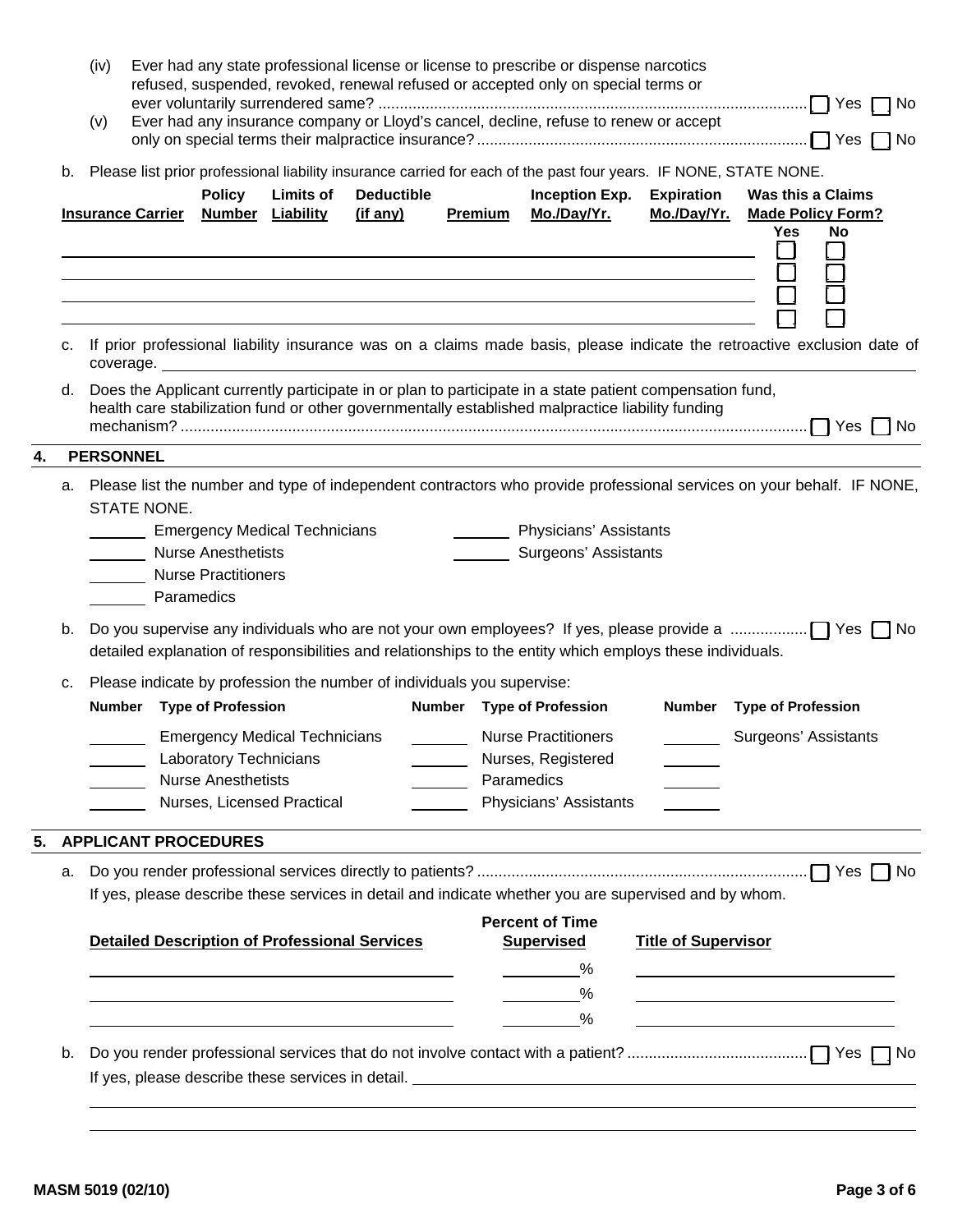|          |           | If yes, please explain and indicate whether you are supervised and by whom. _________________________________                                                                                                                        |    |
|----------|-----------|--------------------------------------------------------------------------------------------------------------------------------------------------------------------------------------------------------------------------------------|----|
| d.       | (i)       | If yes, please answer (ii) below.                                                                                                                                                                                                    |    |
|          | (ii)      | Please list ALL surgical procedures performed (including minor surgery): ___________________________                                                                                                                                 |    |
|          | (iii)     | Is anesthesia (other than topical or by means of local infiltration) administered by either<br>If yes, please attach a detailed explanation.                                                                                         |    |
|          | (iv)      | Do you perform or assist in any surgical procedure(s) in a professional office or similar<br>If yes, please attach a detailed explanation.                                                                                           |    |
| е.       | (i)       |                                                                                                                                                                                                                                      |    |
|          | (ii)      |                                                                                                                                                                                                                                      |    |
| f.       |           | If yes, please provide a detailed explanation.                                                                                                                                                                                       |    |
|          |           |                                                                                                                                                                                                                                      |    |
|          |           |                                                                                                                                                                                                                                      |    |
|          |           | If yes, please attach an explanation, including details of your responsibilities.                                                                                                                                                    |    |
| C.       |           | If yes, please attach an explanation, including details of your responsibilities.                                                                                                                                                    |    |
|          |           | If yes, please attach an explanation, including details of your responsibilities. If this contract<br>contains a hold-harmless agreement, please attach a copy of the contract.                                                      |    |
|          |           | If yes, please attach an explanation, including details of your responsibilities.                                                                                                                                                    |    |
|          |           | If yes, please attach an explanation, including details of your responsibilities.                                                                                                                                                    | No |
| f.<br>g. |           | telephone directory)? If yes, please attach a copy of ALL your advertisements.                                                                                                                                                       |    |
|          |           | h. Are you associated with any agency or organization that engages in advertising for, or solicitation $\Box$ Yes $\Box$ No<br>of, patients? If yes, please attach a detailed explanation and a copy of ALL relevant advertisements. |    |
|          | 7. CLAIMS |                                                                                                                                                                                                                                      |    |
|          |           | If yes, please complete a supplemental claim information form for each claim or suit.                                                                                                                                                |    |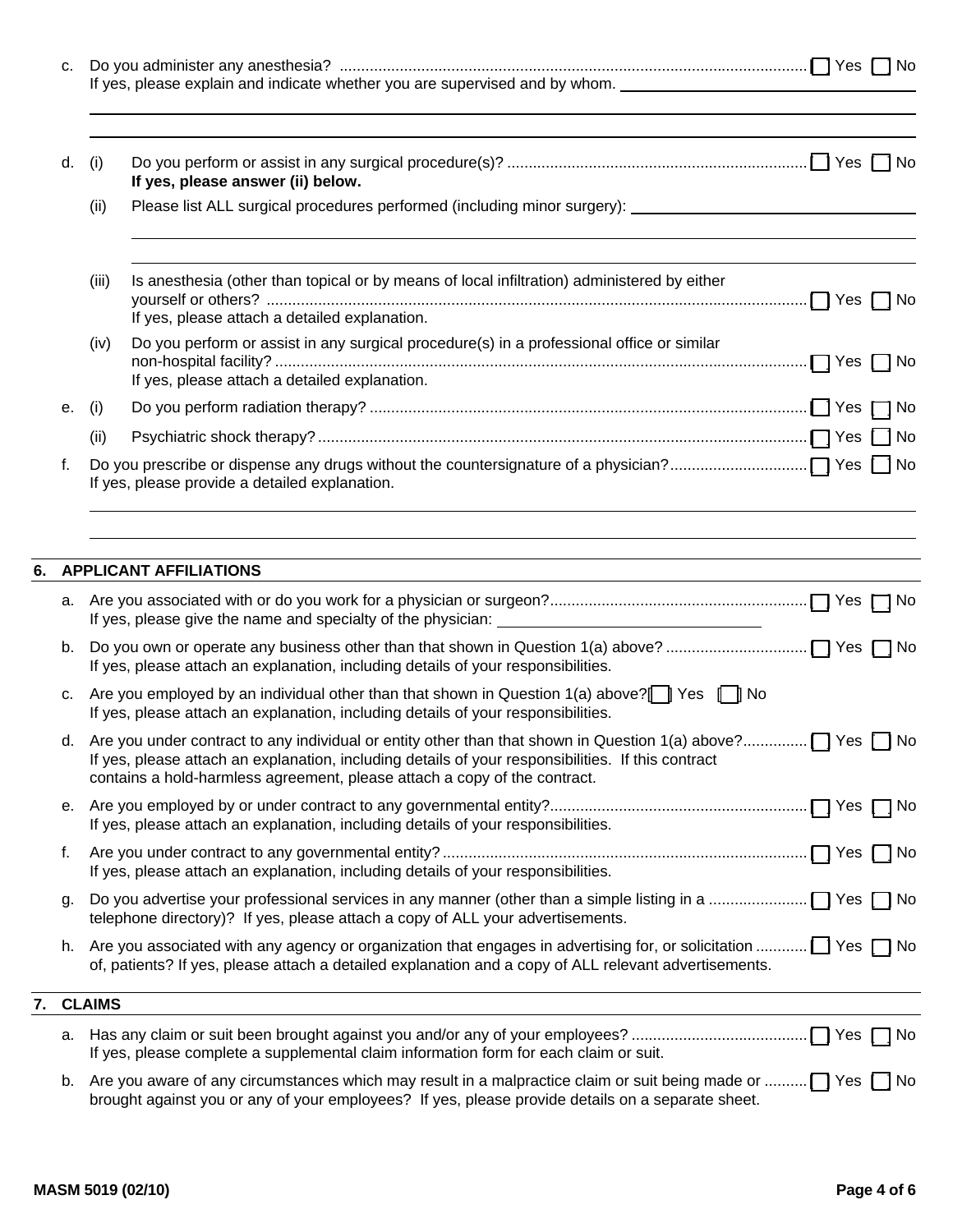### **8. PROFESSIONAL SOCIETIES**

a. Please indicate membership in professional societies or associations:

#### **PART II - INDIVIDUAL APPLICANTS ONLY, PLEASE ANSWER THE FOLLOWING QUESTIONS:**

#### **1. CITIZENSHIP**

a. Are you a U.S. citizen? If no, please indicate your status and date of entry into the U.S.A. ......................... [ ] Yes [ ] No

### **2. EDUCATION**

**3. EXPERIENCE** 

|    | a. | Describe your professional training:                                                                                                                                                                                                                                                                                          |                   |                                                                                                                                                                                                                               |                      |
|----|----|-------------------------------------------------------------------------------------------------------------------------------------------------------------------------------------------------------------------------------------------------------------------------------------------------------------------------------|-------------------|-------------------------------------------------------------------------------------------------------------------------------------------------------------------------------------------------------------------------------|----------------------|
|    |    | Institution (Name & Address)                                                                                                                                                                                                                                                                                                  | Years of Training | Degree or Certification Attained                                                                                                                                                                                              |                      |
|    |    | <u> 1989 - Johann Stoff, deutscher Stoffen und der Stoffen und der Stoffen und der Stoffen und der Stoffen und der</u>                                                                                                                                                                                                        |                   |                                                                                                                                                                                                                               |                      |
|    |    |                                                                                                                                                                                                                                                                                                                               |                   |                                                                                                                                                                                                                               |                      |
|    |    |                                                                                                                                                                                                                                                                                                                               |                   |                                                                                                                                                                                                                               |                      |
|    |    |                                                                                                                                                                                                                                                                                                                               |                   |                                                                                                                                                                                                                               |                      |
|    |    | <b>EXPERIENCE</b>                                                                                                                                                                                                                                                                                                             |                   |                                                                                                                                                                                                                               |                      |
|    |    | Where have you practiced your profession during the last ten years:                                                                                                                                                                                                                                                           |                   |                                                                                                                                                                                                                               |                      |
|    | a. |                                                                                                                                                                                                                                                                                                                               |                   | Location: the contract of the contract of the contract of the contract of the contract of the contract of the contract of the contract of the contract of the contract of the contract of the contract of the contract of the |                      |
|    |    |                                                                                                                                                                                                                                                                                                                               |                   |                                                                                                                                                                                                                               |                      |
|    | b. |                                                                                                                                                                                                                                                                                                                               |                   |                                                                                                                                                                                                                               |                      |
|    |    |                                                                                                                                                                                                                                                                                                                               |                   |                                                                                                                                                                                                                               |                      |
|    | c. |                                                                                                                                                                                                                                                                                                                               |                   |                                                                                                                                                                                                                               |                      |
|    |    |                                                                                                                                                                                                                                                                                                                               |                   |                                                                                                                                                                                                                               |                      |
|    | d. | Have you ever failed any professional licensing or specialty organization examination?<br>If yes, please attach a detailed explanation, including dates and location.                                                                                                                                                         |                   |                                                                                                                                                                                                                               | $\Box$ Yes $\Box$ No |
|    |    | PART III - PLEASE ANSWER THE FOLLOWING QUESTIONS ONLY IF A QUOTATION IS REQUESTED TO COVER A GROUP OF<br>PARAMEDICS OR EMERGENCY MEDICAL TECHNICIANS AND/OR THE EMPLOYER. THESE QUESTIONS ARE TO BE COMPLETED BY<br>THE ADMINISTRATOR OR BUSINESS MANAGER, AND THE APPLICATION MUST BE SIGNED BY SAME.<br>1. SERVICE BOUNDARY |                   |                                                                                                                                                                                                                               |                      |
|    |    |                                                                                                                                                                                                                                                                                                                               |                   |                                                                                                                                                                                                                               |                      |
|    |    |                                                                                                                                                                                                                                                                                                                               |                   |                                                                                                                                                                                                                               |                      |
| 2. |    | <b>ANNUAL NUMBERS</b>                                                                                                                                                                                                                                                                                                         |                   |                                                                                                                                                                                                                               |                      |
|    |    | a. Please state the annual number of patient encounters (the number of patients transported by the ambulance service):                                                                                                                                                                                                        |                   |                                                                                                                                                                                                                               |                      |
|    |    | Last 12 months: <u>subset of the set of the set of the set of the set of the set of the set of the set of the set of the set of the set of the set of the set of the set of the set of the set of the set of the set of the set </u>                                                                                          |                   |                                                                                                                                                                                                                               |                      |
|    | b. | Please state the annual number of calls for emergencies:                                                                                                                                                                                                                                                                      |                   |                                                                                                                                                                                                                               |                      |
|    |    |                                                                                                                                                                                                                                                                                                                               |                   |                                                                                                                                                                                                                               |                      |
|    | c. | Please state the annual number of calls for transporting patients to and from a hospital or other institution that are not<br>accident cases:                                                                                                                                                                                 |                   |                                                                                                                                                                                                                               |                      |

Last 12 months: Estimated next 12 months: